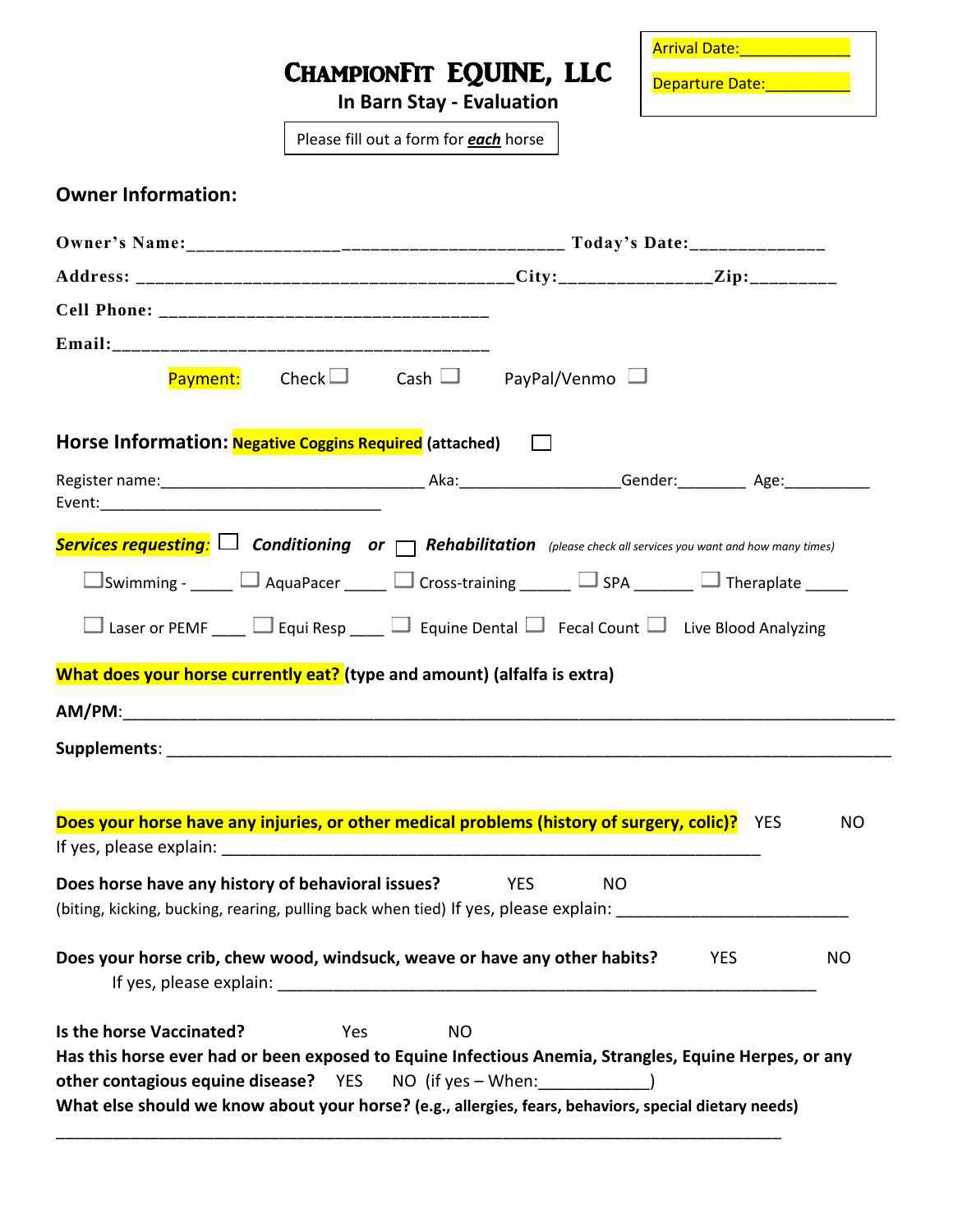### ChampionFit EQUINE, LLC

|                                          |         |          |            | Cell phone: $($ <sub>___</sub> ) _______________________ |
|------------------------------------------|---------|----------|------------|----------------------------------------------------------|
| Can we contact your vet for a reference? |         |          | <b>YES</b> | NO.                                                      |
| How did you hear about CFE? Circle one   |         |          |            |                                                          |
| Facebook                                 | Website | Magazine |            |                                                          |

**Championfit Equine is not an Equine Veterinarian Hospital. We do not intend to diagnose or cure any diseases or lameness issues. We are simply horse savvy personals with the newest and improved equipment to help aid in the fitness and conditioning of your equine athlete. We recommend that you speak to your equine vet and discussed the best rehabilitation and/or fitness options for your horse. For your convenience, we have an Equine Veterinarian available to give a thorough wellness exam to make sure your horse is healthy for the Swimming Pool and AquaPacer Treadmill.**

Yes, I would like to set up a wellness exam prior to services.

\_\_\_\_\_\_ No, I have already spoken with my veterinarian and my horse is ready for CFE services.

#### **Waiver**

I understand that the services provided are not at the discretion of a veterinary diagnosis, unless the patient has a direct veterinary referral. I also understand there is always risk when operating these services and even greater risks when the animal behavior is not conducive to the activity. I agree that if the threatening animal behavior results in any form of injury to itself that the Championfit Equine, LLC is not responsible. Championfit Equine, LLC has the authority to terminate any service at any point in time for the safety of staff and the animals. I agree that the Championfit Equine, LLC can refuse services at any time to any client if they feel that the animal visibly must undergo a veterinary examination or that authoritative personnel feels it unsafe to the animal. I further understand that I am requesting the services to be provided by Championfit Equine, LLC and that I am fully aware that there are no warranties, either express or implied, or promises of results of any kind or character regarding the services provided by Championfit Equine, LLC or the results of the services by Championfit Equine, LLC. Accordingly, I hereby release, waive, discharge, indemnify, and hold harmless Championfit Equine, LLC, and its employees, from any and all claims, of any kind of character, that I might have now, or in the future, to any claim of injury or damage to the horse named above. I agree to allow staff to dispense all listed medications and supplementations when the animal is boarding overnight., I understand that Championfit Equine, LLC is not responsible for any equestrian activities that result in an accident during arena rental use, or for any equine events or participation while on the premises of Championfit Equine, LLC. CFE has my permission to use photos/videos on all social media. Finally, I understand that payment for services is immediate, late fees are accrued at 3.4 % and horse is not able to be pick-up without payment. If horse is left at CFE over 30 days without payment, I relinquished all rights to the said horse on this form.

Client/Owner Signature: \_\_\_\_\_\_\_\_\_\_\_\_\_\_\_\_\_\_\_\_\_\_\_\_\_\_\_\_\_\_\_\_\_\_\_\_\_\_\_\_\_\_\_\_\_\_\_\_\_\_\_\_ Date: \_\_\_\_\_\_\_\_\_\_\_\_\_\_\_\_\_\_\_\_\_\_